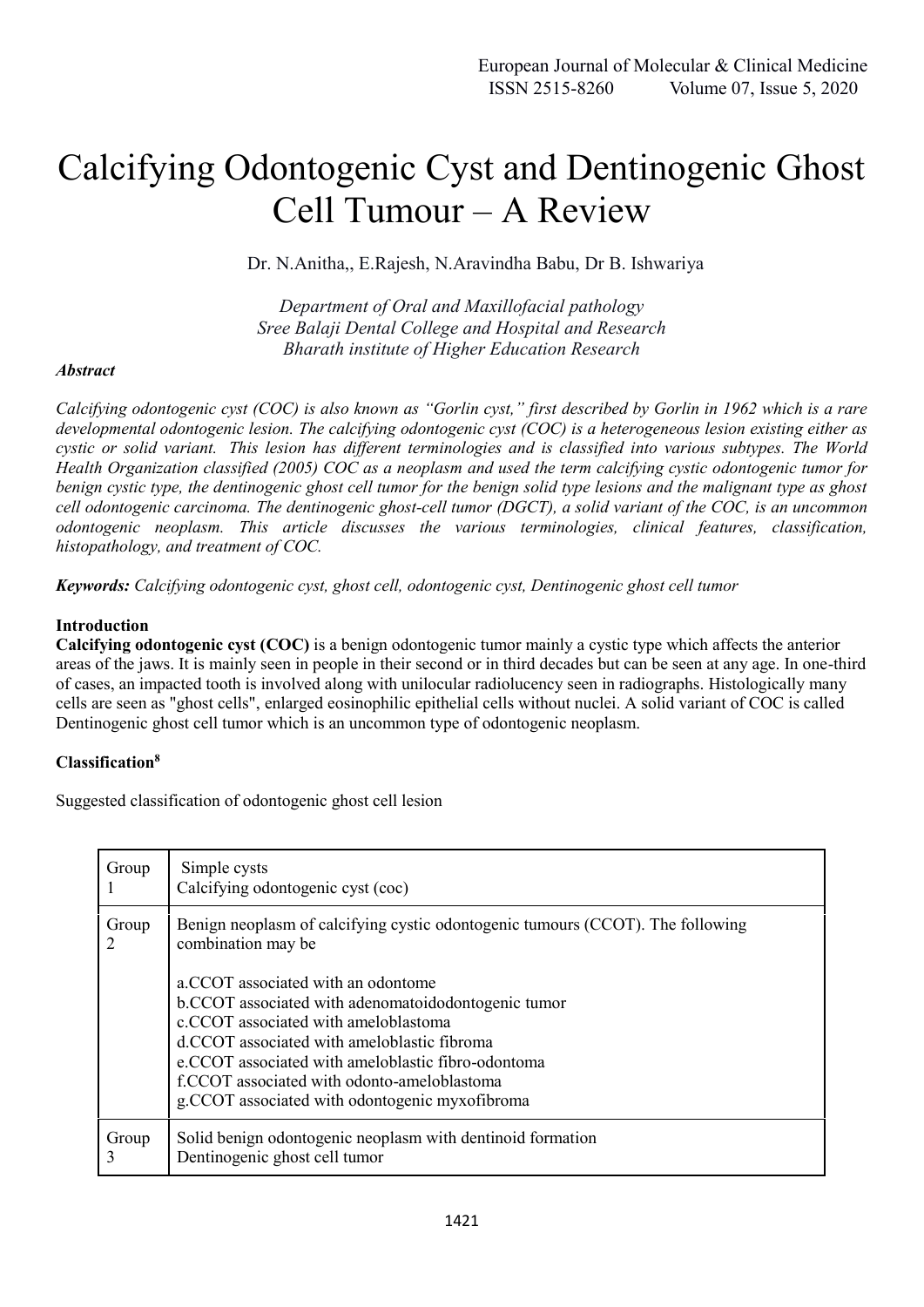|   | Group   Malignant odontogenic neoplasm with similar feature of Dentinogenic ghost cell tumor |
|---|----------------------------------------------------------------------------------------------|
| 4 | Ghost cell odontogenic carcinoma                                                             |

# **Terminologies1,2,3**

| <b>Terminologies</b>                            | <b>Author Proposed</b>     |
|-------------------------------------------------|----------------------------|
| Calcifying odontogenic cyst (COC)               | Gorlin et al. (1962)       |
| Keratinizing calcifying odontogenic cyst (KCOC) | Gold et. al. (1963)        |
| Keratinizing ameloblastoma (KA)                 | <b>Bhaskar</b> (1965)      |
| Calcifying ghost cell odontogenic tumor (CGOT)  | Fejerskov and Krogh (1972) |
| Cystic calcifying odontogenic tumor (CCOT)      | Freedom et al (1975)       |
| Dentinogenic ghost cell tumor (DGCT)            | Praetorius et al. (1981)   |
| Epithelial odontogenic ghost cell tumor (EOGCT) | Eliis and shmooker (1986)  |
| Calcifying ghost cell odontogenic cyst (CGCOC)  | Toida (1998)               |
| Odontogenic ghost cell tumor (OGCT)             | Colmenero et al. (1990)    |
| Odontogenic ghost cell ameloblastoma (OGCA)     | Shear (1994)               |
| Odontocalcifying odontogenic tumor (OOT)        | Wirshberg et. al. (1994)   |
| Calcifying cystic odontogenic tumor (CCOT)      | WHO classification (2005)  |

## **Clinical features**

Swelling is the main complaint and pain is rare in most cases. Intraosseous lesions produce a hard-bony expansion and sometimes fairly extensive. Lingual expansion may also be observed in some cases. Occasionally, the calcifying odontogenic cyst perforates the cortical plate and may extend into the underlying soft tissues<sup>1</sup>. In a few cases, displacement of the teeth has been present. Some cases may be completely symptomless and have been diagnosed during radiological examination. Extraosseous lesions tend to be pink to red, circumscribed elevated masses have a measurement of 4 cm in diameter. Recurrence rate for COC is rare.<sup>4</sup>



Fig 1 Swelling obliterating buccal vestibule in Calcifying odontogenic cyst

(COC)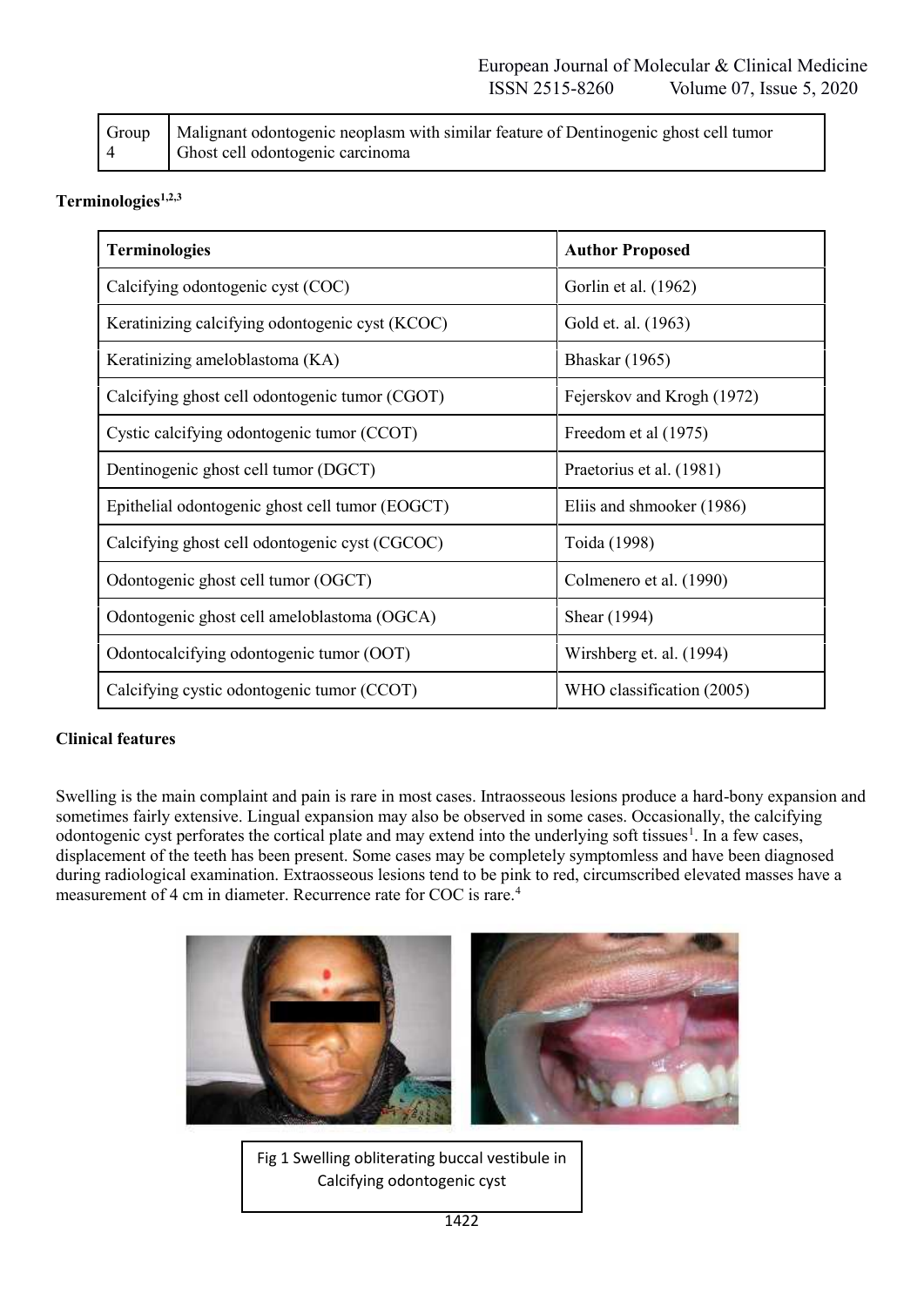# **Pathophysiology**

The COC was a unicystic process mainly developed from reduced enamel epithelium or remnants of odontogenic epithelium, gingival tissue, or bone. Dentinoid or an odontome, may be found in the cyst wall, induced by the lining epithelium. The classic COC is frequently a unilocular lesion, but multicystic lesions sometimes be reported. The epithelial lining has odontogenic features with a prominent basal layer consisting of palisade arrangement of columnar or cuboidal cells with hyperchromatic nuclei usually polarized away from the basement membrane.<sup>5</sup>The epithelium may be 6–8 cells thickness. Budding from the basal layer into the underlying connective tissue cells and epithelial proliferations into the lumen are frequently visible. Melanin deposits may be present in the epithelial linings. The most striking feature of the COC is the presence of ghost cells. The ghost cells are usually found in groups, particularly in the thicker part of the epithelial lining.<sup>6</sup>

The spinous cells may be widely separated by intercellular edema, and the epithelium around the ghost cells is convoluted. The ghost cells are enlarged, ovoid, ballooned or elongated epithelial cells. They are mainly eosinophilic and although the cell outlines are well defined. The ghost cells represent an abnormal keratinization pattern and have calcification.<sup>5,6,7</sup>





Calcifving odgntogenic cyst, 3x

Ca city ng odontogenic cyst epithelium with calcifications and ghost cells. 10x



Calcifying odontogenic cyst epithelium with ghost cells, 20x

#### **Radiographic feature**

Radiographically, these COC occur as an intra-osseous lesion appear to have well-demarcated margins, but in some cases, irregular poorly defined margins can also be seen. They are usually unilocular, but few have multilocular lesions. Denser opacities are present if the cyst is associated with a complex odontome. Irregular calcified bodies of varying size and opacity seen in the radiolucent lesion.<sup>8,9</sup> Frequent findings in radiographs are displacement of teeth along with root resorption of adjacent teeth. Local expansion may occur and perforation of the cortical plate is radiologically demonstrable. The extraosseous lesions show mainly a localized superficial bone resorption, or a saucer-shaped radiolucency's and sometimes with adjacent teeth displacement.<sup>8,9,10</sup>